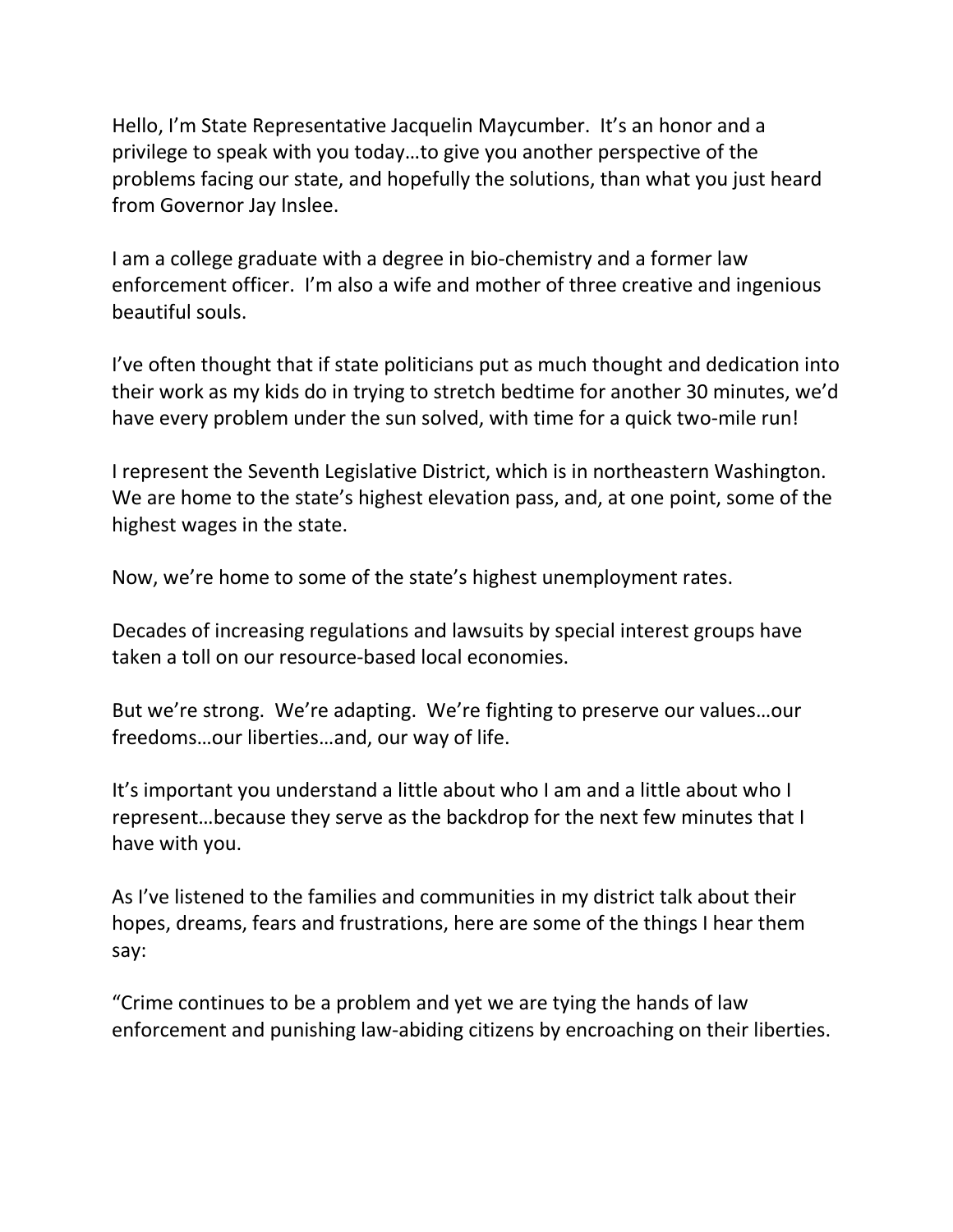"Regulations and property taxes continue to increase under the illusion that it will help us, yet we are being priced out of our homes.

"We have spent billions on homelessness and affordable housing, yet the homeless problem grows worse and housing becomes less-affordable.

"Why does it cost twice as much to pave a mile of road in Washington state than other states?

"Why does it take so long to get construction or manufacturing permits?

"State government continues to talk about problems in the billions, yet we at home are struggling to put food on the table, pay our mortgages and our utility bills. Our day-to-day expenses continue to go up, and yet this government – this governor – wants more?"

These are all legitimate questions that affect my constituents, and families and communities around the state. But, is more the answer?

More taxes? The governor wants a \$3.7 billion tax increase…at a time when state revenue collections are at an all-time high? When you, the taxpayers of this state, have already given more than at any time in state history?

More spending on new programs? Did you know that if Gov. Inslee's budget that he proposed just a few weeks ago were to be approved by the Legislature…state spending will have increased by 75 percent over eight years?

Let me repeat that …. SEVENTY FIVE PERCENT… in EIGHT YEARS! How many of you have seen a seventy five percent increase in your take-home pay in eight years?

Is more really the answer?

More bureaucracy? At a time when our trust in Inslee's government is very low?

With transportation projects behind schedule and costing state taxpayers hundreds of millions of dollars more in cost overruns…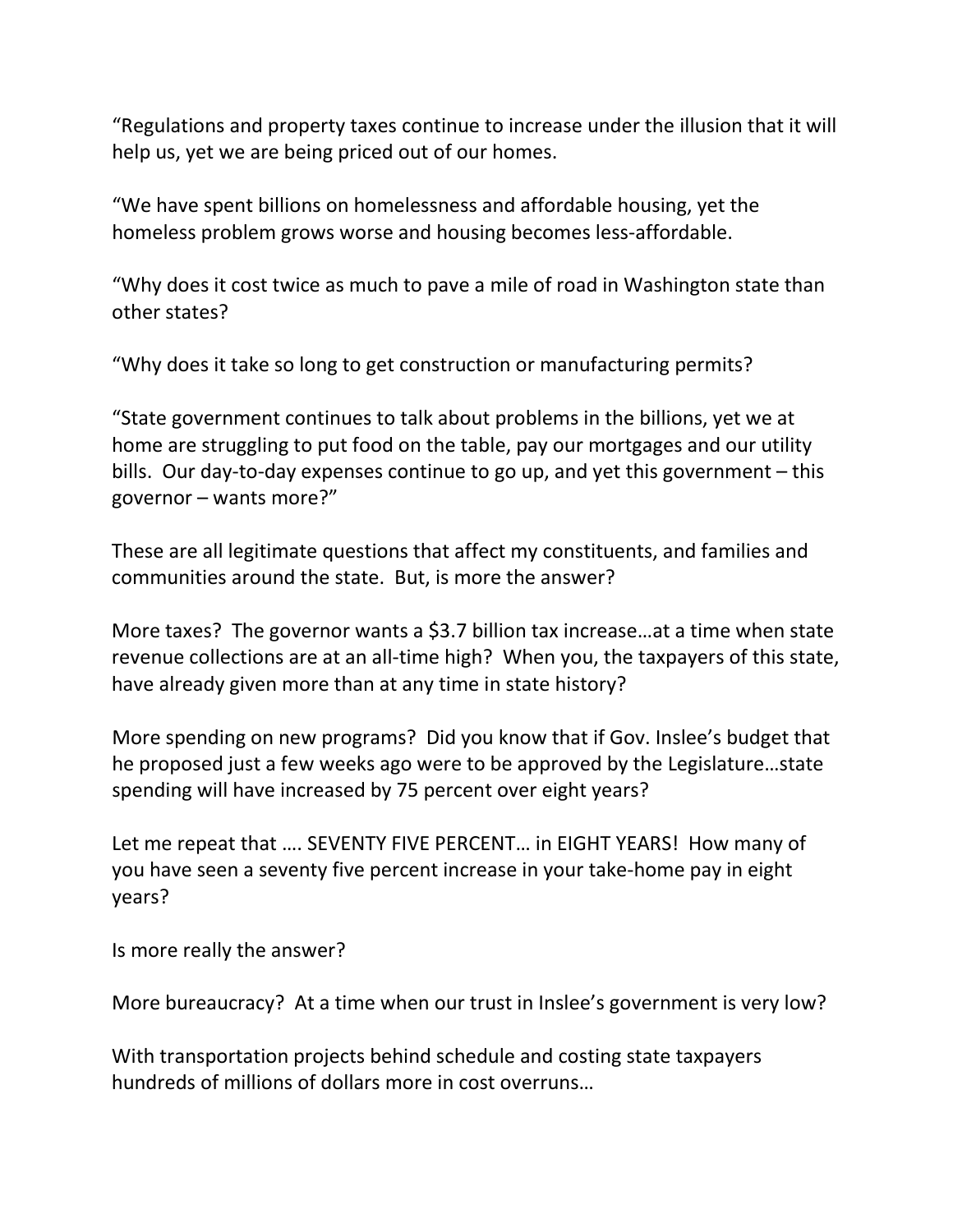With potentially thousands of prisoners released early because of technical glitches, only to commit more crimes?

With the state being sued at an alarming rate, revealing serious problems in the state foster care system; juvenile justice system; and mental health system…where problems at Western State Hospital are so bad that even the Seattle Times says… "…there should be no more excuses"…and… "…[governor Inslee's] administration has let the dysfunction there persist for too long."

You heard our governor today tell us that more taxes, more spending, more bureaucracy will solve our problems.

But more of his government means less time for you at home…with your spouse…your children…your family…your friends…doing the things that bring joy, happiness and fulfillment to your lives.

It seems this governor has forgotten the people…people like you and me…the ones working hard for every dollar that state government spends.

We need to make sure he doesn't forget those of us working in this Washington in his desire to go back to the other Washington.

Perhaps instead of more, we should be focused on better.

A Better Way, for a Better Washington.

We in the Legislature have a responsibility to the citizens who elected us to serve their interests and fight for their values. It is our job to listen to our constituents, amplify their voices in Olympia, and advocate for solutions that help them. And we will. And we expect to be held accountable for our actions.

Our commitment to you is to work together, in a bipartisan fashion to make sure we are doing everything we can to have STRONG FAMILIES and COMMUNITIES… …AFFORDABLE LIVING…and ACCOUNTABLE GOVERNMENT.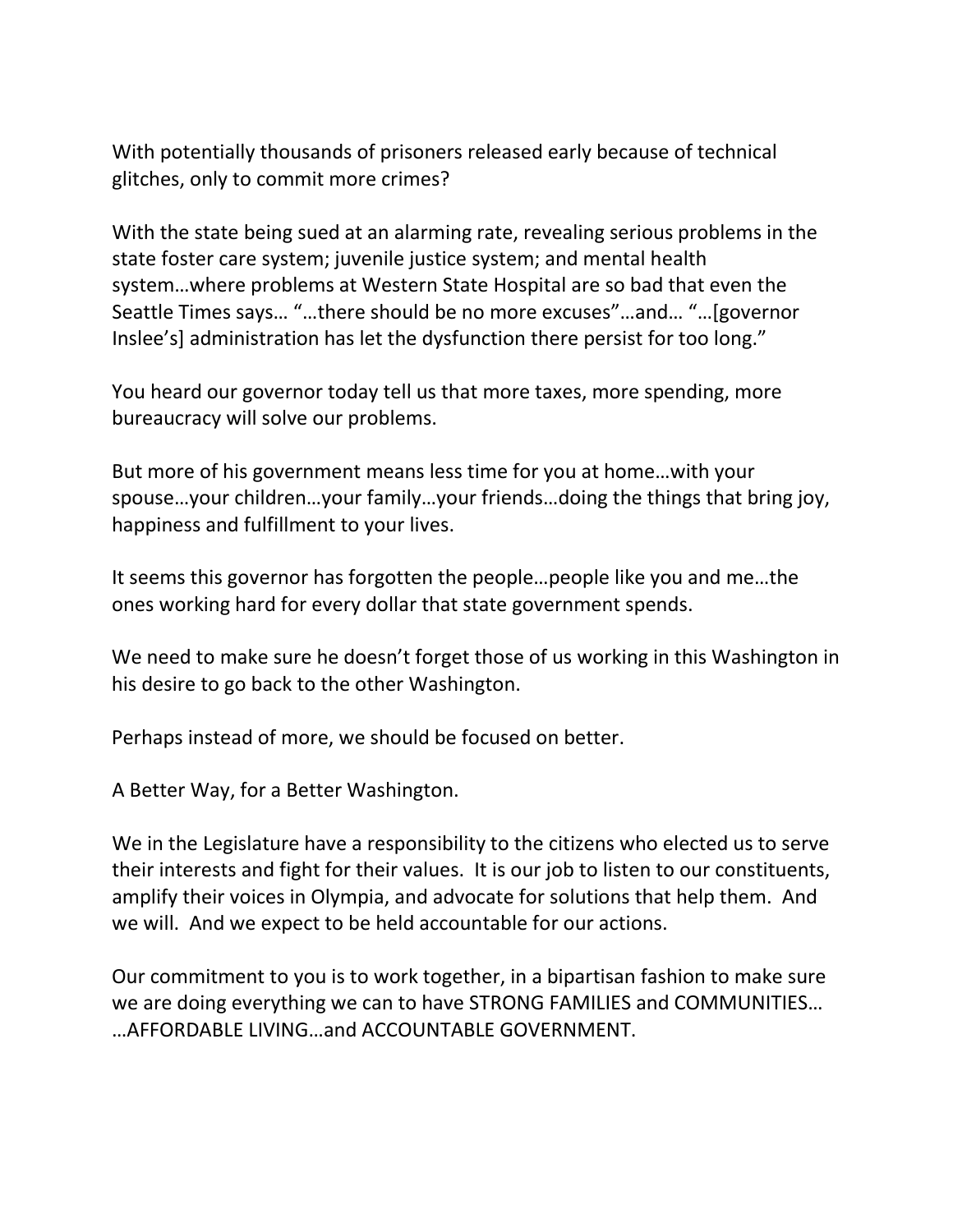Our objective is to find solutions to the problems and issues facing each and every Washingtonian, not just a select few…However, we will fight against efforts that we believe hurt the people and communities we represent – including new major tax increases and other legislation that will add to the economic burdens of families and employers.

And, when we provide criticism, we will offer contrast and alternatives. If there's a better way, we will advocate for it, no matter who gets the credit.

We believe strong families are the foundation for successful schools and vibrant communities. We understand there are different types of families, but we know they all want education, security, health care, housing and economic opportunity.

Let's work together to bring jobs to struggling communities facing high unemployment…

Enhance career and technical education and career-connected learning opportunities…

Work to bring high-speed internet access to underserved communities…

Address opioid abuse and prevent the expansion of supervised injection sites…

Preserve our bipartisan education investments and reforms, protect our children and schools, and direct funding to our special education classrooms, and defend school choice.

While our state economy is strong and unemployment is low, many families still face economic anxiety and live paycheck-to-paycheck.

We also have too many people facing homelessness in urban, suburban and even rural communities. The Legislature should advance policies that make life more affordable and offer pathways forward for those who are struggling.

State lawmakers must resist ideas that add to the economic burdens of Washingtonians.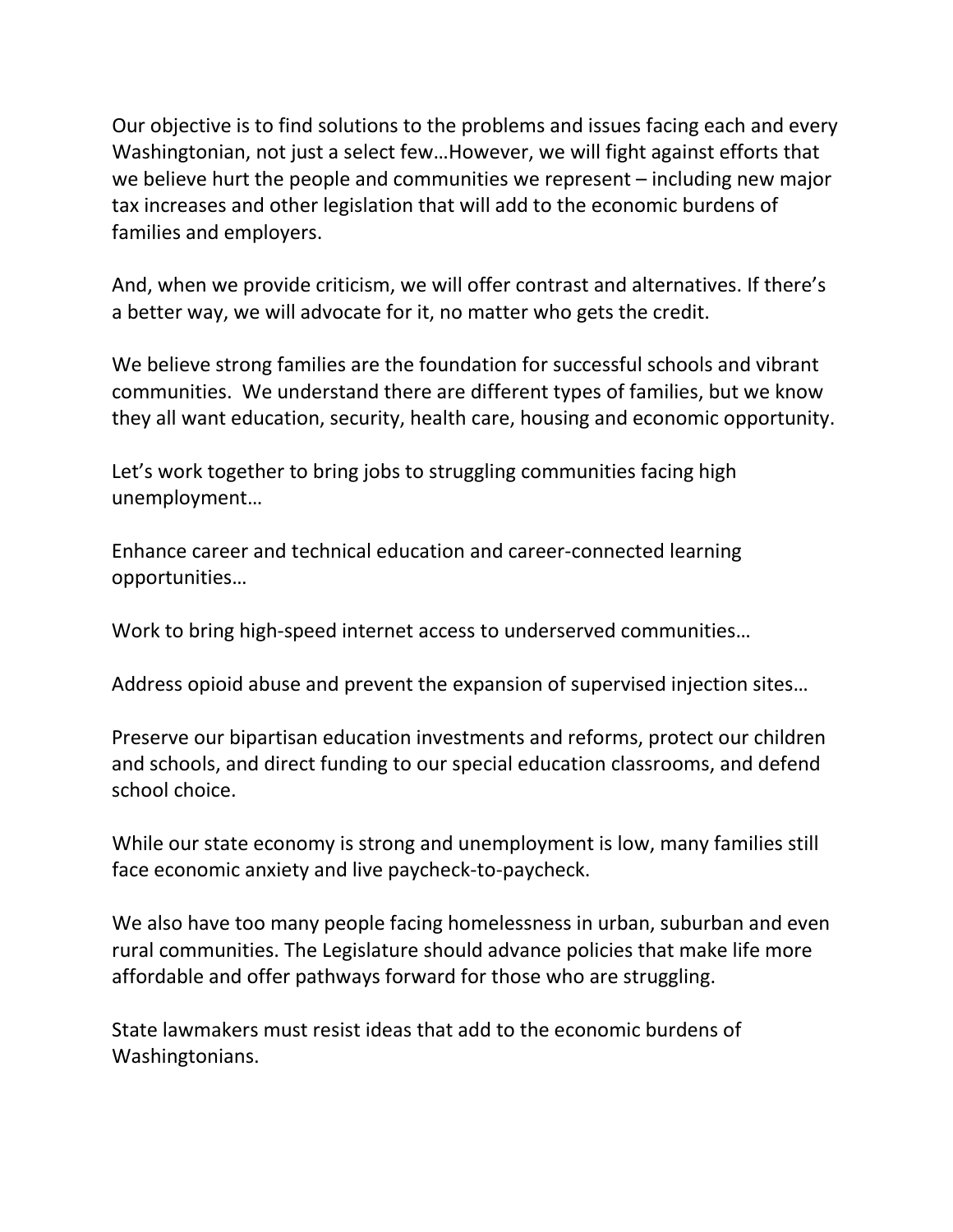Let's work together to prevent new tax increases on families, individuals and employers…

Reform the Growth Management Act to address building density, job locations and school construction…

Make housing and building more affordable…address the root causes of homelessness…enact a property tax reduction…freeze or reduce college tuition…and finally, once-and-for-all, provide some car-tab relief!

And let's bring accountability back to state government. We have talented and dedicated state employees who provide valuable services.

However, the decisions by leaders in state agencies have too often led to major failures, including the early-release of prisoners, cost overruns in our transportation system, data breaches, and heart-breaking outcomes for children in our foster care system.

An accountable government is always important…but especially so when one party controls the Legislature and the governor's office.

Let's work together to control state spending and pass state budgets that are fiscally responsible and sustainable…

Reform our mental health system…protect the four-year balanced budget rule…prioritize funding for rape kits…protect the state Rainy Day Fund…reform Sound Transit.

And one that is very near and dear to me…very personal…let's promote proper forest health, utilizing proven methods…to prevent catastrophic wildfires. Protecting our natural habitats, reducing carbon emissions and improving air quality throughout the state.

And finally, since the governor has spent so much time and energy focused on an extreme environmental agenda, no matter the cost to you and me…let me say this…